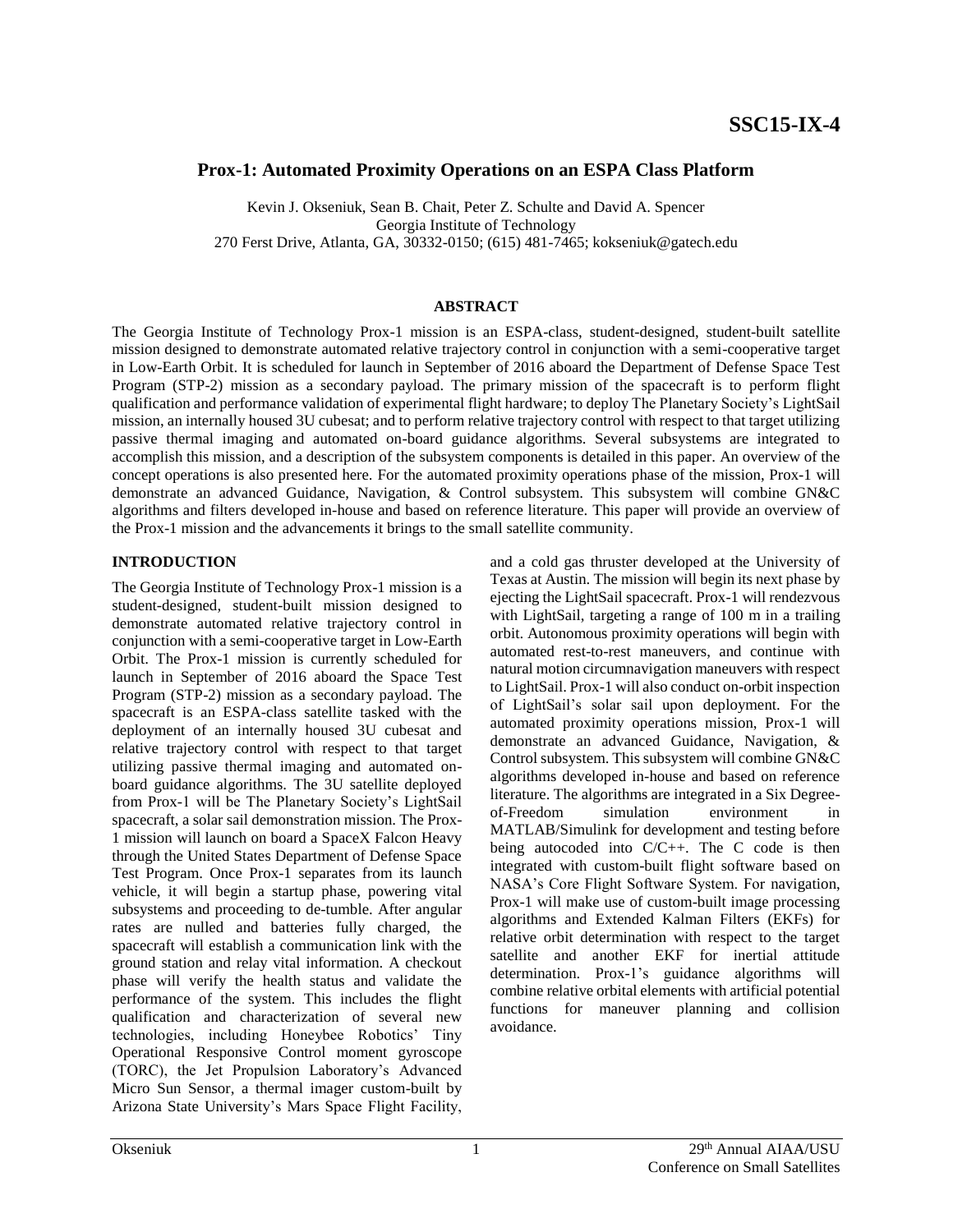Prox-1 is the winner of the  $7<sup>th</sup>$  edition of the United States Air Force Research Laboratory's University Nanosatellite Program flight competition for the microsatellite category. Besides its goal of demonstrating innovative technologies, Prox-1 is also the first spacecraft mission holistically developed at the Georgia Institute of Technology. While this fact gives rise to some challenges, it also allows for the furthering of the education of several hundred undergraduates involved in the project at one point or another. This paper will provide an overview of the Prox-1 mission and the advancements it brings to the small satellite community.

#### **SYSTEM AND SUBSYSTEM DESCRIPTION**

#### *System Description*

Prox-1 is an Evolved Expendable Launch Vehicle (EELV) Secondary Payload Adapter-class (ESPA) satellite. In its launch configuration, Prox-1 has a wet mass of 66.5 kg, which includes 2.2 kg of propellant and a 4.5 kg contribution from LightSail. The outer envelope of the spacecraft is 24 by 28 by 12 inches. Most of the spacecraft's mechanical structure is made out of 6061- T6 aluminum alloy and machined using both manual and computerized numerical control lathes and mills. The spacecraft will be placed in a circular orbit of 720 km of altitude with an inclination of 24 degrees in the maiden flight of the SpaceX Falcon Heavy rocket. Although maneuvers during the proximity operations phase of the mission will introduce small perturbations to the orbit, it will not reenter the atmosphere during the duration of the mission.



# **Figure 1: Model of Prox-1 Spacecraft**

### *Attitude Determination and Control Subsystem*

Attitude determination in Prox-1 is accomplished with four types of sensors. One is the 3-axis-accelerometer and 3-axis-gyroscope integrated into the Analog Devices ADIS16365 Inertial Measurement Unit (IMU). The

second sensor is the SpaceQuest MAG-3 magnetometer, which provides a source to measure the spacecraft's orientation with respect to Earth's magnetic field. To determine the attitude of Prox-1 with respect to the sun, two different types of sun sensors are utilized. Coarse determination is achieved with three units of the ELMOS 986.10 sun sensor. The Advanced Micro Sun Sensor, provided as a flight test unit by the Jet Propulsion Laboratory, accomplishes fine sun vector determination. The state vector necessary for precise orbit determination is given by a SpaceQuest GPS-12 receiver processing unit and antenna suite.

Attitude control is achieved by a set of torque rods and control moment gyroscopes. The three torque rods were designed and manufactured by students at Georgia Tech, are mounted orthogonally to each other, and their design specification of producing a dipole moment of 10 A- $m<sup>2</sup>$ has been verified experimentally. These torque rods will be used for coarse attitude control while de-tumbling and for stabilization during the control moment gyroscope's desaturation. The Honeybee Robotics' Tiny Operational Responsive Control moment gyroscope (TORC) unit will provide the fine attitude control necessary to accomplish precise pointing and agile maneuvering during proximity operations.

The subsystem interfaces with the flight computer via two microcontrollers with an ATmega2560 processor, four custom hardware circuit boards, and a specialized set of harnessing. Software libraries for most of these components were developed in-house.

# *Electrical Power Subsystem*

Power is generated aboard Prox-1 by seven body mounted dual junction solar panels spread across four faces of the spacecraft for a total power generation during nominal operations of over 50 Watts. These solar panels were designed and fabricated by student personnel.

Power generation and storage is regulated by a ClydeSpace Ltd. 3U Flex EPS and Power Distribution Module. These units have been modified to accommodate a total of 18 battery charge regulators (BCRs) for Prox-1's large power generation needs. The EPS system also provides the spacecraft with 5V, 7V, 12V and 28V power rails. Energy is stored via the use of three 30 W-Hr ClydeSpace Lithium Polymer battery packs.

# *Thermal Control Subsystem*

Multi-layer insulation sheets are installed in faces of the spacecraft's exterior not covered by solar panels for passive thermal control. Active thermal control is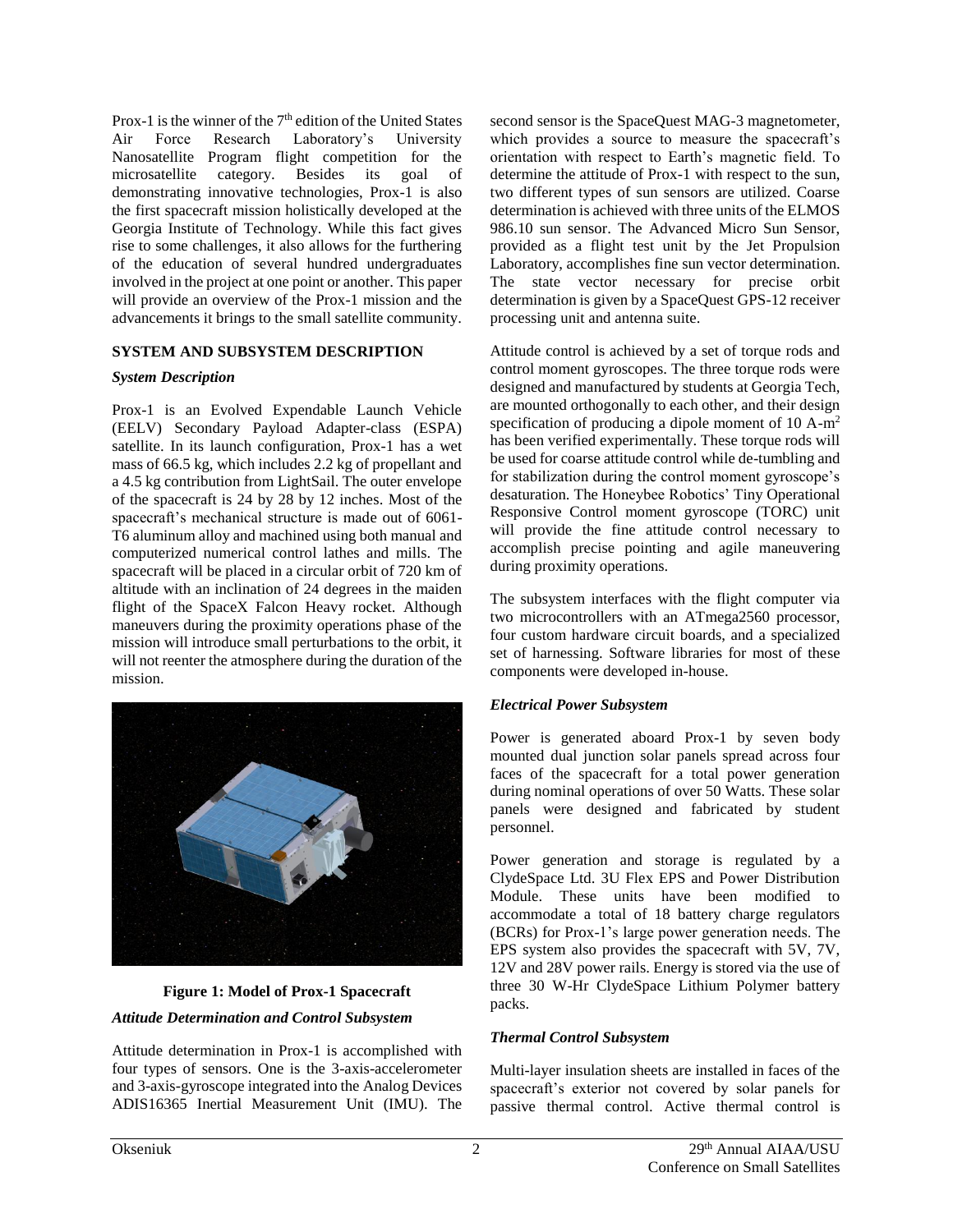achieved by 4 Omega Engineering's polymide film flexible insulated heaters. Thermal modeling for nominal mission scenarios was done in conjunction with Air Force Research Laboratory personnel, and placement sites for the 4 heaters selected. The spacecraft is equipped with 24 thermistors to provide temperature sensing in critical areas or in the vicinity of critical components. An Arduino Mega2560 with a custom hardware interface shield are used to communicate between the subsystem's hardware components and the main flight computer.

#### *Telecommunications Subsystem*

The spacecraft utilizes two different bands of the electromagnetic spectrum to communicate with the ground station. Uplink (telecommanding) is carried in the ultra-high frequency (UHF) band, receiving with a SpaceQuest RX-445 UHF receiver through two monopole antennae. To downlink health telemetry and imagery, the spacecraft takes advantage of the higher data rates enabled by S-band. A SpaceQuest TX-2400 Sband transmitter is utilized to radiate via a monopole antenna. A Kantronics KPC-9612 terminal node controller is used to modulate and demodulate the signal, and manage the output to and input from the flight computer.

#### *Payload and Science Instruments*

For all intents and purposes, the LightSail spacecraft shall be considered as the payload in the Prox-1 mission. In its stowed configuration, LightSail is a 3U cubesat with a mass of approximately 4.5 kg. A standard Poly Picosat Orbital Deployed (P-POD) developed by the California State Polytechnic University will be used to eject LightSail from Prox-1. LightSail will remain electrically inhibited while inside Prox-1.

The science instrument suite is composed by an infrared imager, a visible light imager, a processing board, and an interface board. Michael Veto, a PhD candidate at the Arizona State University's Mars Space Flight Facility, is the lead designer and integrator of this subsystem. The infrared camera is called THESIS (THErmal-camera System for Imaging Spacecraft) and it has heritage from the THEMIS imager utilized in Odyssey. The visible camera is a Point Grey Chameleon. A MinnowBoard with an Intel Atom dual-core microprocessor will be used to run the Image Processing Algorithms, while a Camera Link frame grabber will interface directly with the memory in the flight computer. The thermal images obtained by THESIS will be used for relative navigation purposes. A representative image capture is shown in Figure 1.



# *Command and Data Handling Subsystem* **Figure 2: Representative 3U Thermal Image**

Prox-1 features a principal flight computing element, along with several subsystem microcontrollers. While increasing the need for a well-defined software interface among all components of the system, this modularity allows for rapid development on multiple platforms. The subsystem microcontrollers perform the low-level hardware electrical interface with the components and package the data into a coherent frame for the flight computer to receive. The main flight computer is housed in a Texas Instruments BeagleBoard. Its main functions are to queue information from the sensors, feed and receive data from the advanced guidance and control algorithms, command actuators, monitor subsystem processes and spacecraft health, manage the storage and transmission of telemetry, and process ground commands. Serial communication software libraries and command dictionaries were developed at Georgia Tech and are specific to this system. At a more abstract level, interaction with subsystems and critical watchdog timers are integrated using the NASA Core Flight Executive software. A more thorough overview of the Guidance, Navigation, and Control subsystem will be given in a subsequent section in this paper.

#### *Propulsion Subsystem*

The propulsion subsystem for the Prox-1 satellite is a Cold Gas Propulsion Unit, designed and manufactured by the University of Texas at Austin. This thruster uses a non-toxic R-236FA refrigerant as its propellant. The maximum pressure of the engine is 100psi at 56°C and 15psi at 0°C. It delivers a 50mN thrust with 1 second fire- 1 second recharge cycle. The unit has a minimum impulse bit of 0.125 mNs and a firing frequency of up to 50 Hz. The tank, piping, and nozzle are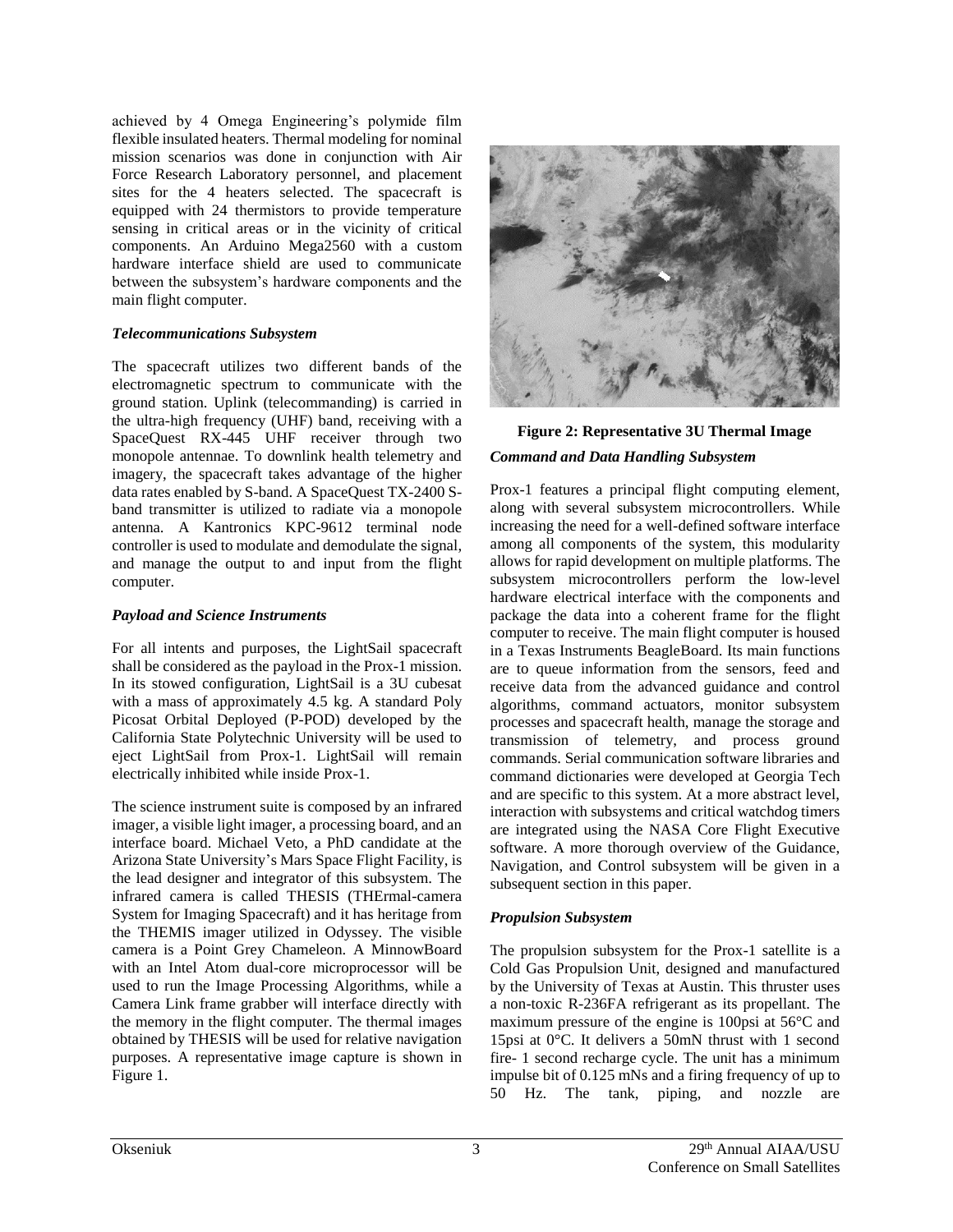stereolithographically fabricated using Accura Bluestone as a material<sup>1</sup>. Valves are made of steel. Compression fitted O-Rings serve as an interface for pressure and temperature sensors and filling mechanisms. The propellant is stored in a main tank as a saturated liquid, heated into a gaseous state in an expansion plenum when the inner valve opens, and expelled when the outer valve opens. The unit will be flown in other cubesat missions prior to the Prox-1 launch date. The construction materials have been approved by a NASA safety review board. The unit has been successfully tested for bursting, leaking, long-term compatibility, and its low-duration-pulse thrust verified by ballistic pendulum tests in vacuum conditions.

#### *Ground Systems*

The Georgia Tech Ground Station is located in the Montgomery Knight building in Atlanta, GA. On the roof of said building, the station has a 10 ft. diameter parabolic mesh for S-band downlink that contains 2 low noise amplifiers and a septum feed. A Yagi antenna is used for UHF uplink. These units are remotely controlled via a Raspberry Pi computer by an Array Solutions' OR-2800 controller and AZ-1000/EL-1000 rotators. A Kantronics-9612+ serves as the terminal node controller on the ground side. For radio equipment, the station uses a Kenwood TS-2000X transceiver and an Icom IC-R9500 receiver. SatNet software is utilized for rotator control, Doppler tuning, and data forwarding to local servers for data processing at the Georgia Tech Mission Operations Center.

Verifying the functionality of the ground systems has been accomplished by receiving telemetry from other university satellites currently in orbit. Moreover, the mission operations team and the ground station team have gained a significant amount of experience when supporting operations of The Planetary Society's LightSail-A test mission. Launched in May 20, 2015 as an experimental precursor to the LightSail-B mission that will ride to orbit inside Prox-1, LightSail-A demonstrated successful telecommunication, solar panel deployment, and solar sail deployment in low earth orbit before reentering the Earth's atmosphere in June 14, 2015. Students at Georgia Tech contributed by planning the mission, decoding and analyzing telemetry, and operating the Georgia Tech Ground Station for telemetry reception.

#### **CONCEPT OF OPERATIONS**

The Prox-1 mission is divided into seven distinct phases of operation; system checkout, advanced hardware demonstration, rendezvous, Prox-Ops Phase I, Prox-Ops Phase II, LightSail Solar Sail Deployment and Inspection, and finally End-Of-Life Operations.

#### *System Checkout*

Upon separation from the launch vehicle, Prox-1 will automatically initiate a startup sequence designed to fully power on the spacecraft, inspect basic spacecraft health, and null spacecraft angular rates in preparation for ground communications. After start-up Prox-1 will monitor its battery levels and will begin transmitting a predefined beacon once they are considered stable. Once initial contact occurs, mission controllers will determine Prox-1's current health status and conduct a series of indepth tests of the spacecraft's primary systems with the exception of those systems undergoing flight qualification.

#### *Advanced Hardware Demonstration*

There are four major components undergoing flight qualification of Prox-1; the JPL Advanced Micro Sun Sensors (AMSS), the Honeybee Robotics Tiny Operationally Responsive Control Moment Gyroscopes (TORC), a thermal imager designed and built by Arizona State University's (ASU) Mars Spaceflight Facility, and a cold-gas thruster built by the University of Texas at Austin. The purpose of this checkout phase is to provide reliable data to ground operators and component manufacturers concerning the true on-orbit capabilities of these devices. Based on the results of these tests, mission controllers will have the ability to update Prox-1's advanced GN&C algorithms to account for any deviations from expected performance.

Testing of the AMSS will primarily consist of significant data collection for comparison with attitude data determined by Prox-1's other attitude sensors.

The Honeybee Robotics TORC unit has been provided by the Air Force Research Lab's (AFRL) Space Vehicle Directorate under a Small Business Innovation Research grant (SBIR). Prox-1 will conduct a series of pre-defined slew maneuvers to verify certain aspects of TORC's performance and nominal operation. This information will be used to qualify the unit for future missions.

The thermal imager developed by ASU's Mars Space Flight Facility will undergo a simple image verification test by taking several images of the Earth to be downlinked for analysis.

Lastly, the UT Austin 3D printed Cold Gas Thruster will be commanded to fire a series of short burns in order to verify its on-orbit thrust performance under orbital thermal conditions. Performance will be verified both through on-board accelerometer measurements and GPS state updates.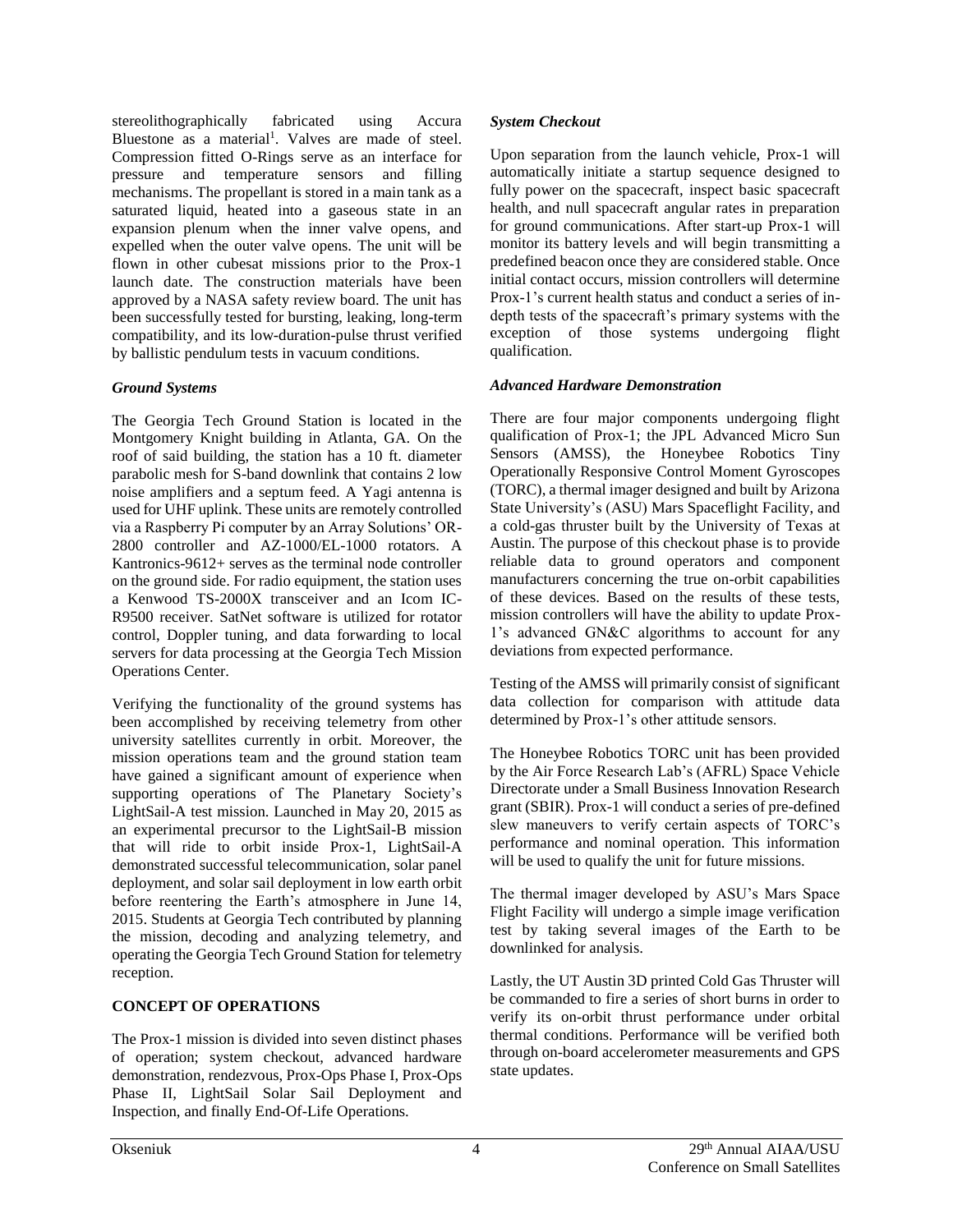#### *Rendezvous*

The rendezvous phase of operations will commence with the ejection of the LightSail-B (LS-B) spacecraft from Prox-1's embedded P-POD in the cross-track ejection. The differential J2 forces that result from this event will result in a natural separation between the two spacecraft, mitigating chances of re-contact. Shortly thereafter, Prox-1 will begin a series of automated burns to slowly bring Prox-1 into the same orbital plane as LS-B. Once this occurs, further burns will be commanded to cause Prox-1 to slowly drift to within 150 meters of LS-B at which point, a maneuver sequence will be conducted to stop relative motion. Due to the fact that Prox-1 has no knowledge of LightSail's state, Prox-1 will use deadreckoning to calculate initial burn sequences. Once mission controllers receive viable ground based estimates of LightSail and Prox-1's post deployment states, updated burn sequences will be uploaded to Prox-1 accordingly. This is the only phase of the mission where Prox-1's mission criteria allow for the use of ground based analysis for maneuver planning and execution.

After a steady relative orbit is obtained, a checkout of Prox-1's relative navigation algorithms will occur using thermal imaging and ground based measurements. It is important to note that during rendezvous Prox-1 does not regain physical contact with LightSail. Rather rendezvous is defined as obtaining a stable relative trailing orbit within 150 meters of LS-B.

#### *Proximity Operations: Phase I*

Phase I of Prox-Ops will demonstrate both the stationkeeping abilities of Prox-1 as well as the ability to transfer between stable trailing orbits. When this phase begins, mission controllers will command Prox-1 to transfer to a stable trailing orbit 50 meters away from LightSail. This is the only information controllers will pass on to Prox-1. The current relative state of LightSail and all burn maneuvers will be autonomously calculated on board and initiated by the flight computer. Once Prox-1 reaches its target destination, it will begin station keeping operations. Pre-defined parameters will determine how much Prox-1 allows perturbations (atmospheric drag, solar radiation pressure, etc.) to alter its relative orbit before the GN&C system re-initiates a burn sequence to return the spacecraft to its nominal position.

Upon satisfactory completion of the rest-to-rest transfer and station keeping operations, Prox-1 will be given a second command to initiate a rest-to-rest maneuver sequence to return to a 150 meter stable trailing orbit.

#### *Proximity Operations: Phase II*

Phase II of Prox-Ops will consist of a natural motion circumnavigation (NMC) of the LightSail-B spacecraft. On command, Prox-1 will perform a single burn to place itself into a passively safe orbit around LS-B and begin 360º imaging of the target. The spacecraft will monitor its relative orbit and automatically perform clean-up maneuvers as necessary. Prox-1 will maintain the NMC orbit until ground control determines successful completion of this phase of the mission, at which time, Prox-1 will return itself to a stable trailing orbit.

Prox-1 has extensive fuel margins for all phases of the mission and as such has the capability to repeat both Prox-Ops Phase I and Phase II numerous times. Pending healthy performance of both Prox-1 and LightSail-B, Phase I and Phase II will be repeated as determined by mission control until fuel reserves are depleted.

#### *LightSail-B Solar Sail Deployment and Inspection*

By serving as a ride along payload for the Prox-1 mission, LightSail-B has provided a unique opportunity for both missions; the autonomous inspection of a resident space object (RSO) during active operations. Throughout all prior stages of the Prox-1 mission, LSB will be in its stowed 3U configuration. Upon successful completion of Prox-Ops Phase II, mission controllers will command Prox-1 to take up a stable trailing orbit behind LS-B. At this point, LightSail mission control will command the deployment of  $LS-B$ 's  $32 \text{ m}^2$  solar sails. Prox-1 will use both its thermal and visible cameras to capture images of the deployment process and the final sail configuration.





To mitigate any chances of contact with the now deployed LightSail spacecraft, Prox-1 will only maintain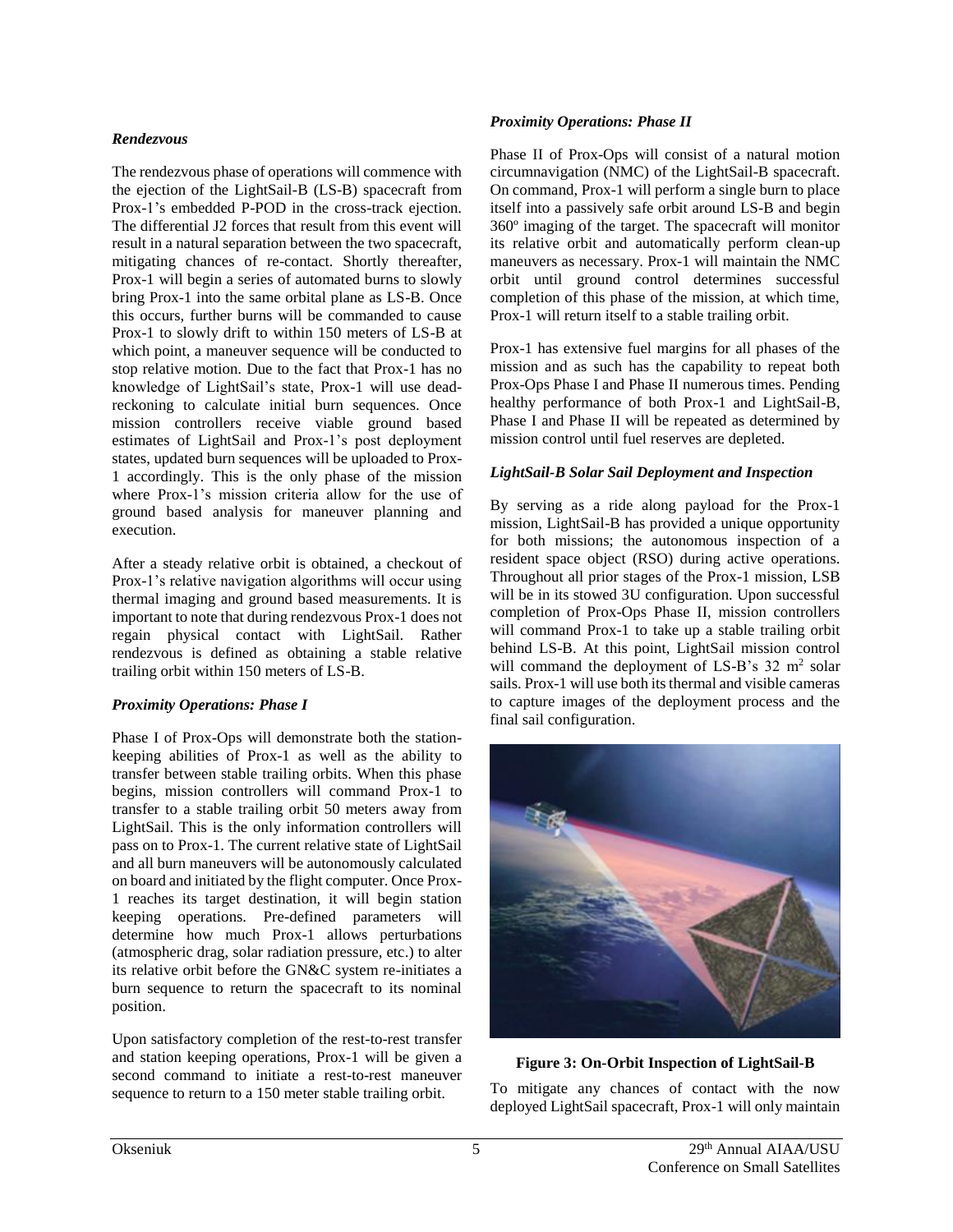visual contact with the target via attitude control and will not perform any further maneuvers. After sail deployment, LightSail will gradually accelerate away from Prox-1. For the next 24-48 hours, LS-B will come into range of Prox-1's cameras approximately once an orbit. During these passes, Prox-1 will continue to capture images of LightSail. After this time, differential drag will have caused significant separation between the two spacecraft preventing further image capture.

#### *End-of-Life Operations*

Following the loss of visual contact with LightSail-B, Prox-1's primary mission will be complete. At this point mission management and our mission partners will analyze performance data of all experimental hardware and determine if any further tests should be conducted for research purposes. Post-mission, Prox-1 will primarily serve as an educational platform in conjunction with Georgia Tech's space systems and mission operations classes to give students hands on experience with on-orbit operations. 18 months after launch, the timer on the Tether's Unlimited Tether Tape will expire causing the deployment of its electrodynamic tether. Prior to this event, Prox-1 will undergo end-of-life procedures.

#### **MISSION SUCCESS CRITERIA**

The Prox-1 mission has four primary mission objectives with two entailing mission success and two more required for full mission success.

#### *Minimum Mission Success*

After initial acquisition and system checkout, the first mission objective will be addressed; the in-depth testing of the TORC unit, JPL AMSS sun sensors, ASU Thermal Imager, and UT Austin 3D Cold Gas Propulsion Unit. The results of these test sequences is vital to our numerous mission partners as well as to the success of the overall mission. Mission controller will take special care to ensure full completion of all test procedures. This constitutes the completion of Prox-1's first mission objective.

The second portion of minimum mission success will entail the deployment of LightSail. When LS-B is deployed, both Prox-1's thermal imager and visible camera will be active. The automated image processing and relative navigation algorithms onboard the spacecraft will capture LightSail as it drifts away from Prox-1. Minimum mission success and the completion of the mission's second objective will be achieved when Prox-1 autonomously recognizes LS-B and obtains an initial relative orbit estimate.

#### *Full Mission Success*

The first full mission success criteria and third mission objective will require the rendezvous of Prox-1 with the LightSail spacecraft. Once Prox-1 has arrived in a stable trailing orbit, the imagers will be switched on and tasked with locating LS-B. After LS-B has been located, it must be autonomously tracked for at least one orbit and a relative state estimate generated. GPS measurements from Prox-1 and ground based laser ranging measurements of LightSail-B will be used to validate the spacecraft's estimation performance.

The mission will complete all success criteria and its final objective with the completion of both Phase I and Phase II of Prox-Ops. This entails a single rest-to-rest maneuver sequence during Phase I as well as a single natural motion circumnavigation of LightSail in Phase II. Subsequent iterations of Prox-Ops a Phase I and Phase II as well as the imaging of LS-B's solar sail deployment are not required for full mission success.

#### **ADVANCED GUIDANCE, NAVIGATION, & CONTROL (GN&C)**

One of the key technology advances of the Prox-1 mission involves the use of an Advanced Guidance, Navigation, & Control (GN&C) algorithm suite. Each of the GN&C algorithms is developed individually in a MATLAB/Simulink environment. Then, all GN&C algorithms are integrated together in Simulink and tested thoroughly. Finally, the integrated GN&C algorithm suite is auto-coded from MATLAB/Simulink into  $C/C++$  and integrated with the rest of the Prox-1 flight software architecture as a single monolithic function.

One unique feature of the GN&C subsystem is the use of a tool in Simulink called Stateflow, which allows the satellite to operate autonomously in various modes based on conditions detected by the flight software. Once the ProxOps phase of the mission begins, there will be no detailed commands sent from the ground. The GN&C subsystem will perform autonomously, only pausing at certain key points to request permission to proceed.

#### *GN&C Algorithm Description*

The GN&C algorithms can be broadly separated into three categories: navigation algorithms which use sensors to determine the absolute and relative state of the spacecraft, guidance algorithms which plan the actions Prox-1 should perform, and control algorithms which execute commands using the actuators. This suite of algorithms is arranged as shown in Figure 4, which illustrates how the algorithms are connected with one another and with various hardware components. Brief descriptions of the algorithms are provided here, and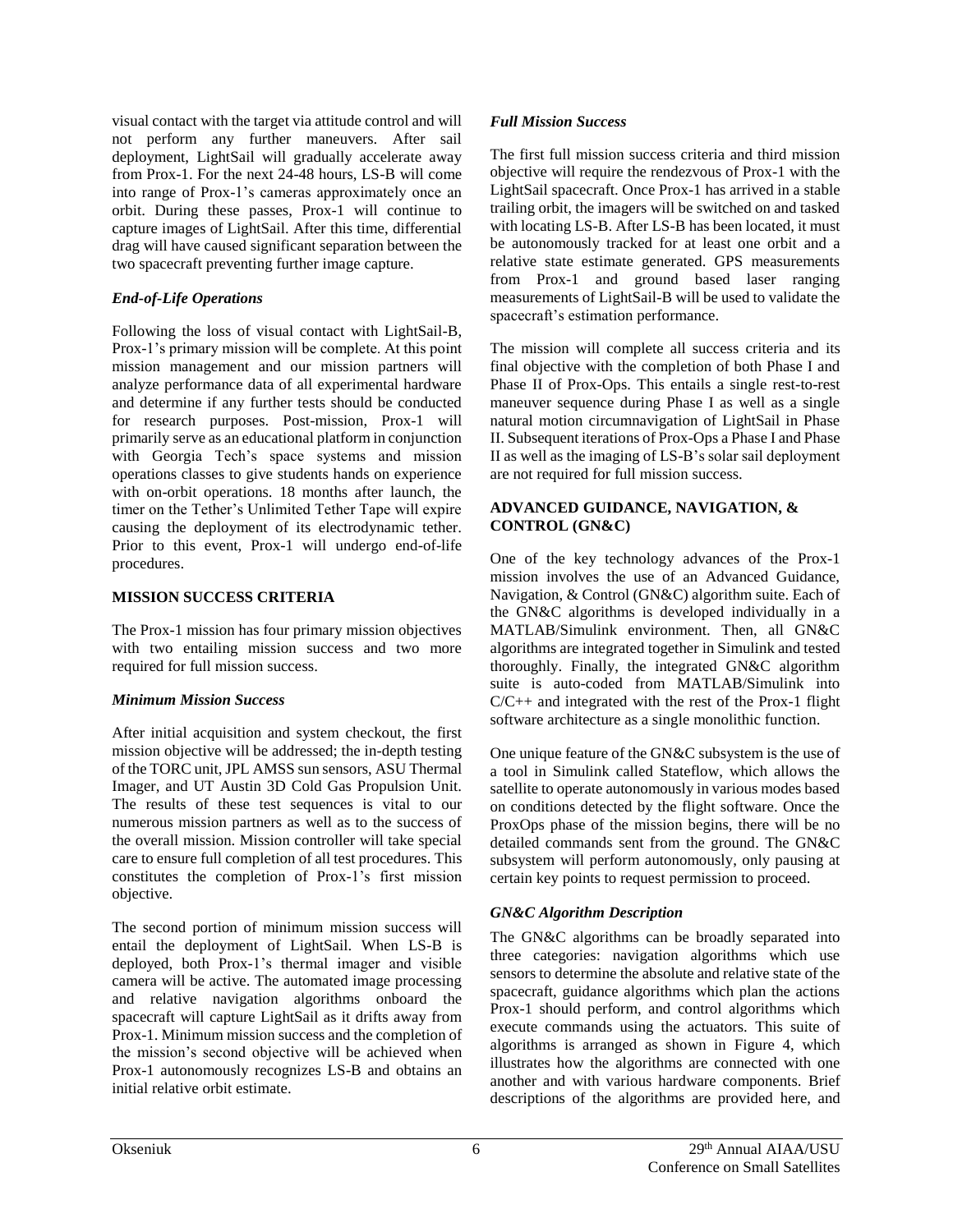further information can be found in previous works on the Prox-1 GN&C system<sup>2,3</sup>.

For navigation, Prox-1 makes use of two Extended Kalman Filters (EKFs) which determine the attitude of Prox-1 and the relative position and velocity between Prox-1 and LightSail. The first key component is the inertial attitude determination (AD) filter. This algorithm estimates the attitude quaternion and angular velocity of Prox-1. The AD filter employs an algorithm developed by Crassidis and Junkins<sup>3</sup>. Inertial orbit determination is accomplished using the internal filtering of the Prox-1 GPS receiver. The thermal imager described earlier is then used to take images of LightSail for relative navigation. These images are fed through the Image Processing Algorithms, which determine a relative position vector based on the size and position of LightSail in the image<sup>5</sup>. The resulting relative position measurements are then fed into the Relative Orbit Determination (RelOD) filter, another EKF that computes the estimated relative state vector (position, velocity, and relative orbit elements)<sup>5</sup>.

Next, guidance algorithms take the results from the RelOD filter and determine maneuvers to perform based on a set of desired relative orbit conditions. The guidance algorithms combine the use of relative orbit elements for maneuver planning with artificial potential functions for collision avoidance<sup>6</sup>.

Finally, multiple control algorithms are used to provide commands to the actuators. A Slew and Tracking Controller (STC) has been implemented to generate torque commands for the TORC unit to obtain desired attitudes and angular velocities during ProxOps mode. When thruster burns are commanded by the guidance algorithms, the STC will slew to the proper attitude and hold until the thruster controller has completed the thrust maneuver. The Target Acquisition Controller (TAC) also commands the STC in order to locate LightSail when it is not in view of the Prox-1 thermal imager. TAC will first enter into a search mode to locate LightSail when ProxOps mode begins. Once LightSail is found, the TAC then continues to track it to keep it in view of the imager. Custom-built torque rods are used for secondary attitude control when the TORC unit is unavailable because of power restrictions. The torque rods also perform some other tasks such as de-tumbling initial angular rates after Prox-1 is jettisoned from the launch vehicle and performing desaturation maneuvers for the TORC unit.



**Figure 4: Flowchart showing final GN&C subsystem. Items shown boxed in red represent hardware components rather than algorithms<sup>1</sup> .**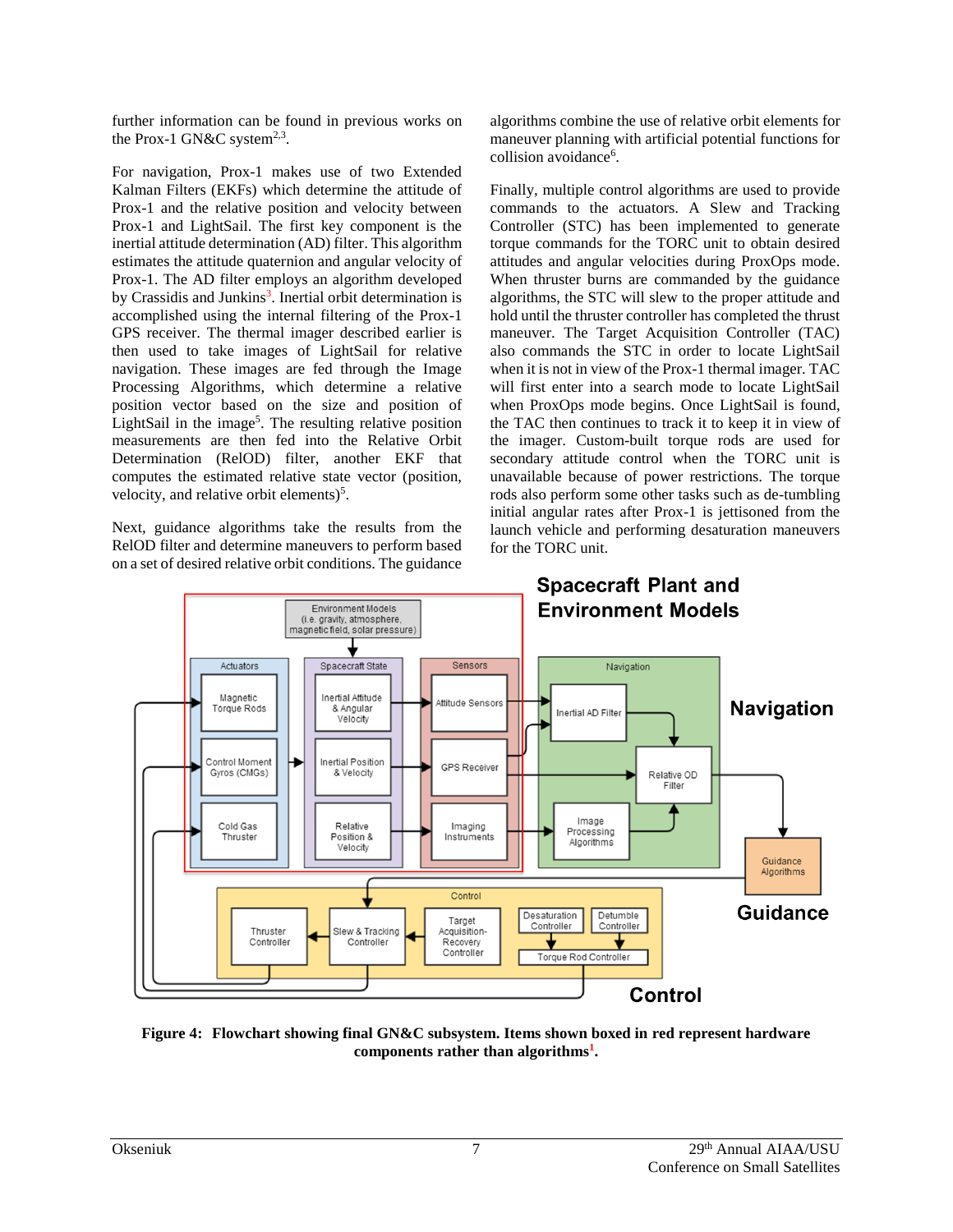#### *GN&C Simulation Integration and Testing*

Each of the GN&C algorithms is developed in MATLAB/Simulink using a Six Degree-of-Freedom (6DOF) simulation environment. The 6DOF sim models orbital mechanics and perturbations such as atmospheric drag, solar radiation pressure, non-spherical Earth effects, and third body effects which impact the translational and rotational dynamics of the spacecraft. The sim also includes hardware models for sensors and actuators that simulate the performance of the actual components, including sensor noise and non-idealized execution of actuator commands. These spacecraft plant and environment models are shown boxed in red in Figure 4.

Once the individual algorithms have been developed, they are integrated within the 6DOF environment so that the interactions between the algorithms can be understood. After a complete integrated GN&C algorithm suite is developed, it is thoroughly tested in Simulink to ensure that the system is able to perform the Prox-1 mission within any set of expected mission conditions. The simulation also allows the Prox-1 team to determine the robustness of the GN&C system to hardware failures or other unexpected conditions.

#### *Autocoding and Integration with Flight Software*

After the integrated GN&C algorithms have been thoroughly tested, they are autocoded into C/C++ for integration with flight software (FSW). The Prox-1 team has developed a process to adapt the Simulink models for autocoding. This involves setting configuration parameters for the models and arranging all of the algorithm blocks within a single monolithic subsystem. Simulink Coder is then used to obtain a set of  $C/C++$ code that can be called as a function from the Prox-1 FSW. The process of developing GN&C algorithms in Simulink and autocoding to FSW has been developed by several previous missions. Prox-1 used some methods and processes similar to the Orion project at NASA's Johnson Space Center<sup>7</sup>.

Prox-1 utilizes NASA's Core Flight Executive (cFE) as the foundation for its FSW architecture<sup>9</sup>. To integrate the GN&C autocode with the rest of the FSW, a cFE app is created, which collects sensor data and other commands for the GN&C algorithms. The app calls the autocoded GN&C function using the proper input data, then collects output commands from GN&C and sends them to the appropriate hardware components. The embedded GN&C algorithm performance is validated using a realtime hardware-in-the-loop test, which will connect the flight processor and FSW to the 6DOF simulation models in an operational scenario.

#### **TEAM ORGANIZATION AND SYSTEMS ENGINEERING**

As of May 2015, the team boasts with 57 undergraduate students, 9 graduate students, 2 technical advisors, and 1 faculty advisor. Students span multiple backgrounds and disciplines, including aerospace engineering, mechanical engineering, electrical engineering, and computer science. The Principal Investigator for this mission is Dr. David Spencer, Professor of the Practice at the Georgia Institute of Technology's School of Aerospace Engineering. A student project manager leads the day-to-day progress of the mission and sets the schedule, allocates resources, and liaisons with external agencies and contractors. Each subsystem also has at least a subsystem lead engineer, who are themselves experts in their own subsystems, interface and manage individual subsystem engineers, and also advise the project manager on project-wide decisions. The team also has several technical advisors who, although graduated, conserve their ties to the team because of their expertise in specific subjects of study and their involvement of the early phases of system design. External sources of expertise are also provided via collaboration with the University Nanosatellite Program and its partners, as well as with component vendors and contractors.

Systems engineering is executed via a dedicated team of student engineers. This team is responsible for the project's requirements validation and verification, which includes test planning, test execution, and documentation. This team is also responsible for documenting the electrical, mechanical, and data interfaces between subsystems and ensure a smooth flow of information between them. The project has three phases for validation and verification: component (Phase A), subsystem (Phase B), integrated system (Phase C), and Day-In-The-Life operations (Phase D). During Phase A, all of the hardware components and low-level microcontroller interfaces are tested to ensure performance in compliance with project requirements and expected scenarios. Subsystem-level executive software and its interface to the main flight computer is tested during Phase B. An integrated test of the flight computer commanding all subsystem hardware and software is performed during Phase C, to the extent that laboratory resources allow. Phase D is concerned with performing a full simulated run of operations and contains an over-the-air Simulated Communications Test to verify ground station and telecommunications capability, a Lifecycle Charging Test to verify battery performance with flight-like loads, a Command Execution Test to ensure any ground commands are properly interpreted by the flight software, and a Day-In-The-Life test that executes a nominal concept of operations across a radio link, just as it would occur in